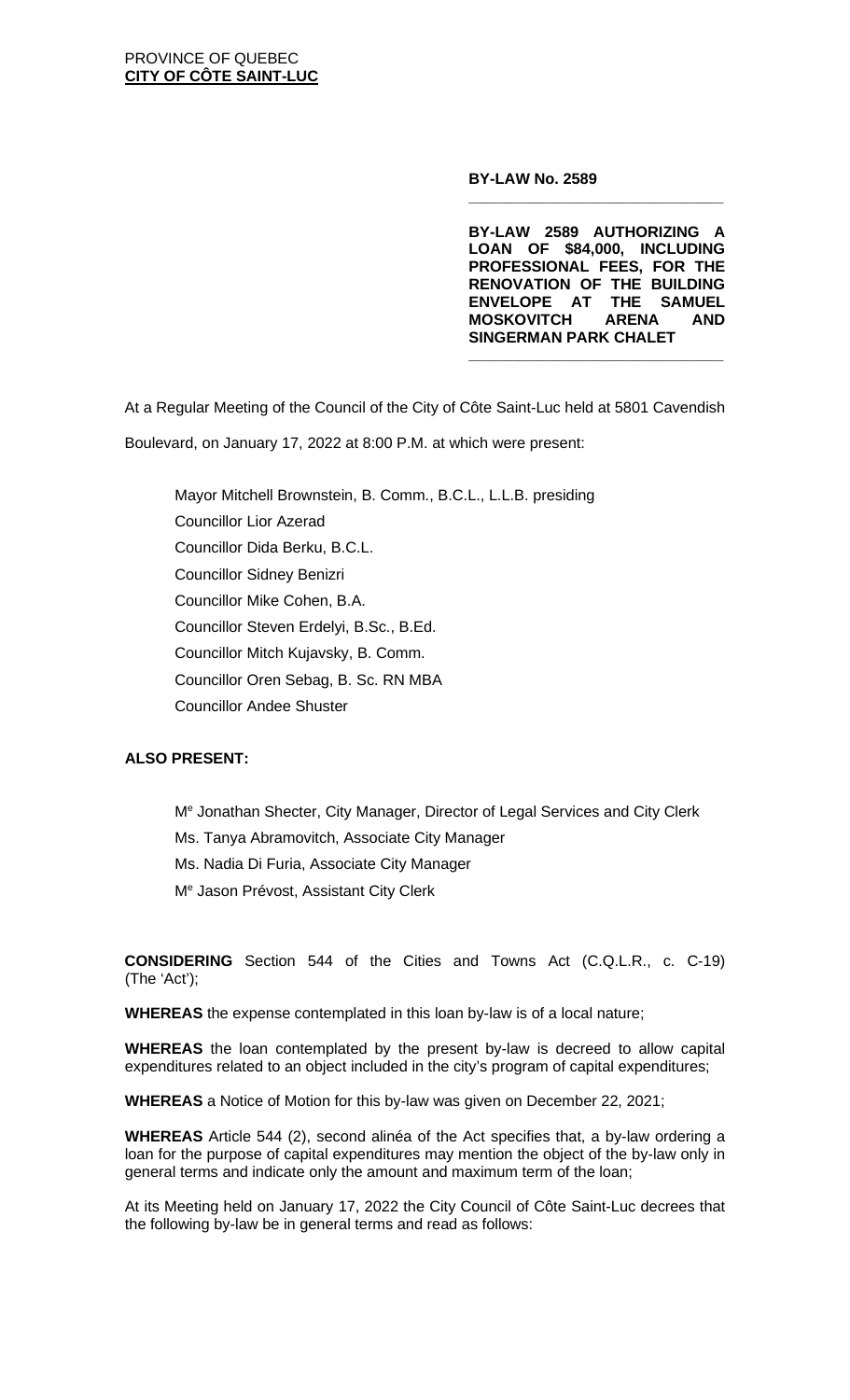### **ARTICLE 1**

A loan of \$84,000 is authorized to finance the costs, including professional fees, for the renovation of the Building envelope at the Samuel Moskovitch Arena and Singerman Park Chalet.

## **ARTICLE 2**

Council is authorized to spend an amount of \$84,000 for the purposes of the present loan by-law.

## **ARTICLE 3**

The total term of this borrowing and its refinancing shall be fifteen (15) years.

## **ARTICLE 4**

To provide for the payment of the expenses incurred for interest and for the repayment in capital of the yearly instalments of the loan authorized by the present by-law, is hereby imposed and will be levied, annually, for the term of the borrowing, on all the taxable immovables situated in the territory of the City of Côte Saint-Luc, a special tax at a rate sufficient to ensure the full reimbursement of the total borrowing, distributed according to the property values of said immovables as inscribed on the property assessment roll in force each year. This tax will be levied in the manner and on the dates determined for the levying of the general real estate tax.

#### **ARTICLE 5**

If the amount of an appropriation authorized by this by-law is greater than the actual amount spent with respect to this appropriation, the Council is authorized to use the balance available to pay any other expense authorized by this present by-law for which the appropriation is insufficient.

#### **ARTICLE 6**

The Council appropriates to reduce the amount of the borrowing authorized by the present by-law, any contribution or grant, which it may receive and which is intended for the payment of all or part of the expenses authorized by the present by-law.

The Council shall equally appropriate to reduce the amount of the borrowing, any grant payable over several years. The term of repayment of the loan that corresponds to the amount of the grant shall automatically be adjusted to the term allotted to the disbursement of the grant.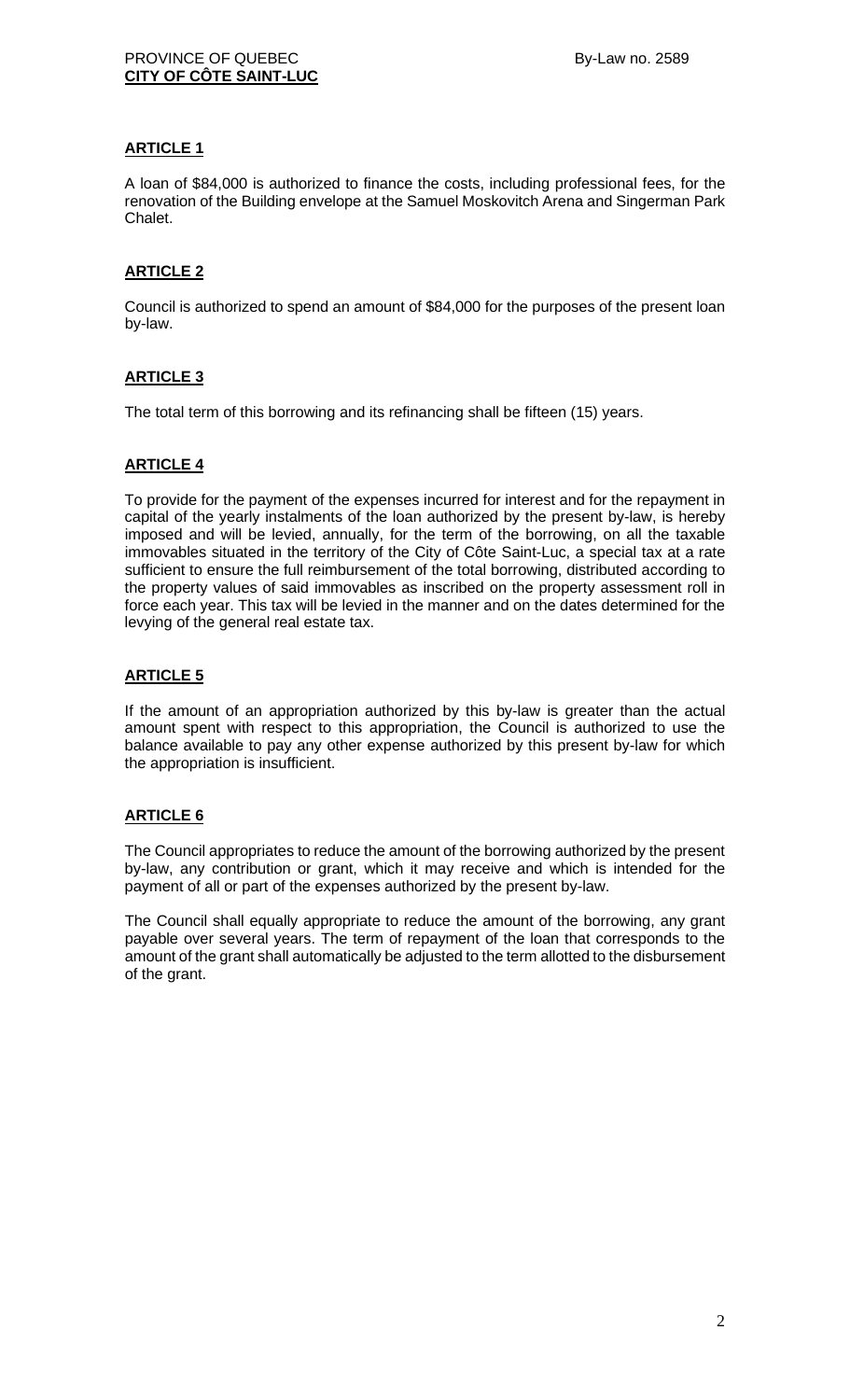# **ARTICLE 7**

The present By-Law comes into force in accordance with the law.

(s) Mitchell Brownstein

\_\_\_\_\_\_\_\_\_\_\_\_\_\_\_\_\_\_\_\_\_\_\_\_ MITCHELL BROWNSTEIN MAYOR

(s) Jason Prévost

\_\_\_\_\_\_\_\_\_\_\_\_\_\_\_\_\_\_\_\_\_\_\_\_ JASON PRÉVOST ASSISTANT CITY CLERK

**CERTIFIED TRUE COPY**

**\_\_\_\_\_\_\_\_\_\_\_\_\_\_\_\_\_\_ JASON PRÉVOST ASSISTANT CITY CLERK**